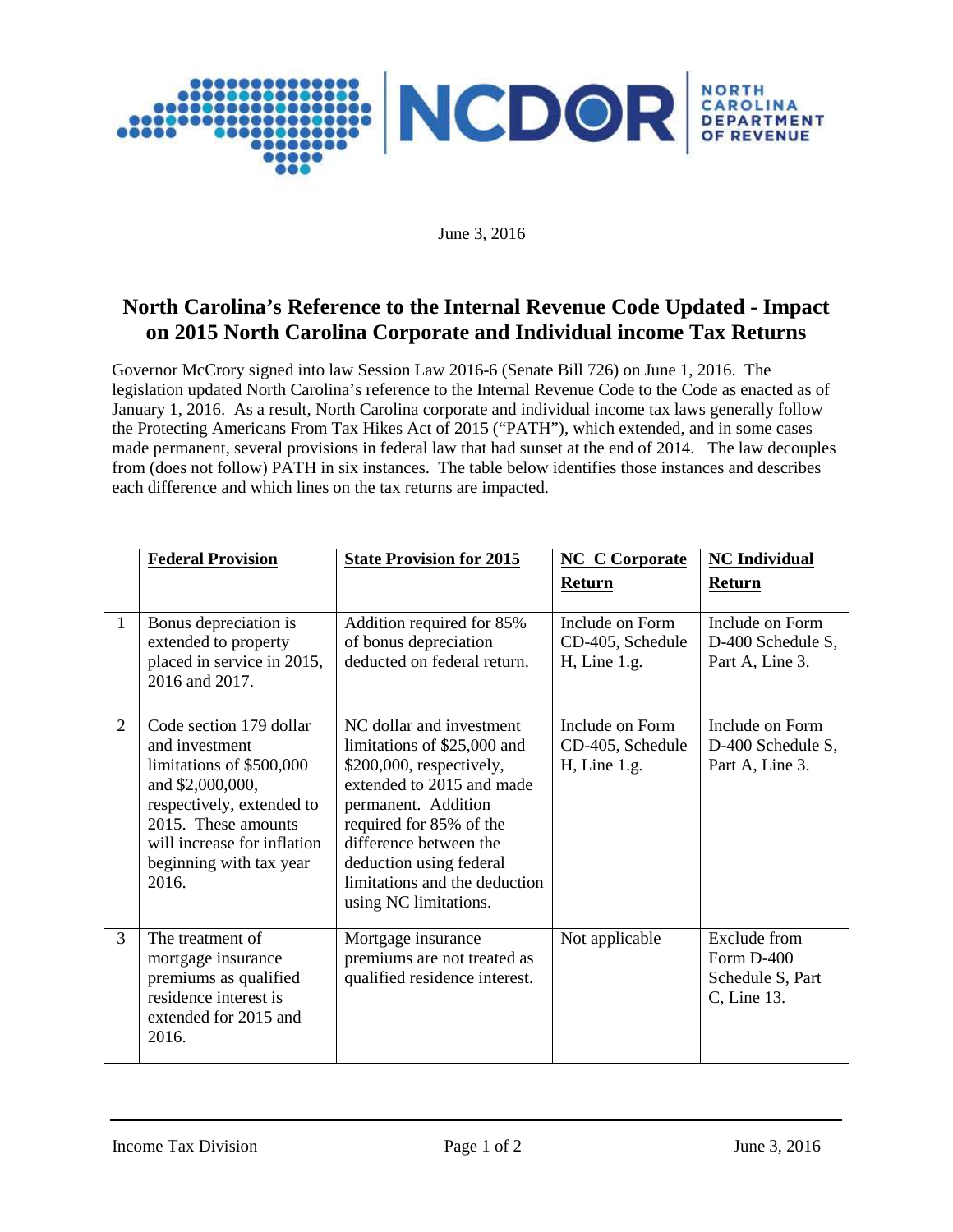| 4              | The exclusion from gross<br>income for cancellation<br>of qualified principal<br>residence debt is<br>extended for 2015 and<br>2016.                                                  | Cancellation of qualified<br>principal residence debt is<br>not excluded from gross<br>income.                                                                                                                      | Not applicable | Include on Form<br>D-400 Schedule S,<br>Part A, Line 3.                                                                                                               |
|----------------|---------------------------------------------------------------------------------------------------------------------------------------------------------------------------------------|---------------------------------------------------------------------------------------------------------------------------------------------------------------------------------------------------------------------|----------------|-----------------------------------------------------------------------------------------------------------------------------------------------------------------------|
| 5 <sup>5</sup> | The exclusion from gross<br>income for qualified<br>charitable distributions<br>from an IRA by a person<br>who has attained age 70<br>$\frac{1}{2}$ is extended for 2015<br>and 2016. | Qualified charitable<br>distributions from an IRA by<br>a person who has attained<br>age $70\frac{1}{2}$ are not excluded<br>from gross income. The<br>distributions are allowable<br>as a charitable contribution. | Not applicable | Include addition<br>on Form D-400<br>Schedule S, Part<br>A, Line 3.<br>Deduct<br>contribution on<br>Form $D-400$<br>Schedule S, Part<br>$C$ , Line 18 if<br>itemizing |
| 6              | The deduction for<br>qualified tuition and<br>related expenses is<br>extended for 2015 and<br>2016.                                                                                   | Qualified tuition and related<br>expenses are not deductible.                                                                                                                                                       | Not applicable | Include addition<br>on Form D-400<br>Schedule S, Part<br>A, Line 3.                                                                                                   |

Any person who has already filed a 2015 North Carolina income tax return and whose federal taxable income (C corporation) or federal adjusted gross income (individual) is impacted by the amendments to federal law included in PATH or by the provisions of PATH from which North Carolina has decoupled must file an amended North Carolina return. If the amended return reflects additional tax due, the taxpayer will avoid a late-payment penalty if the additional tax reflected on the amended return is paid when the amended return is filed. If the amended return reflects additional tax due, interest is due on the additional tax from the date the tax was due (April 15, 2016 for calendar year taxpayers; the fifteenth day of the fourth month after the end of the tax year for fiscal year taxpayers) until the additional tax is paid. The interest rate is 5% per year through December 31, 2016. For the interest rate in effect after December 31, 2016, see www.dornc.com/taxes/rate.html on or after December 1, 2016.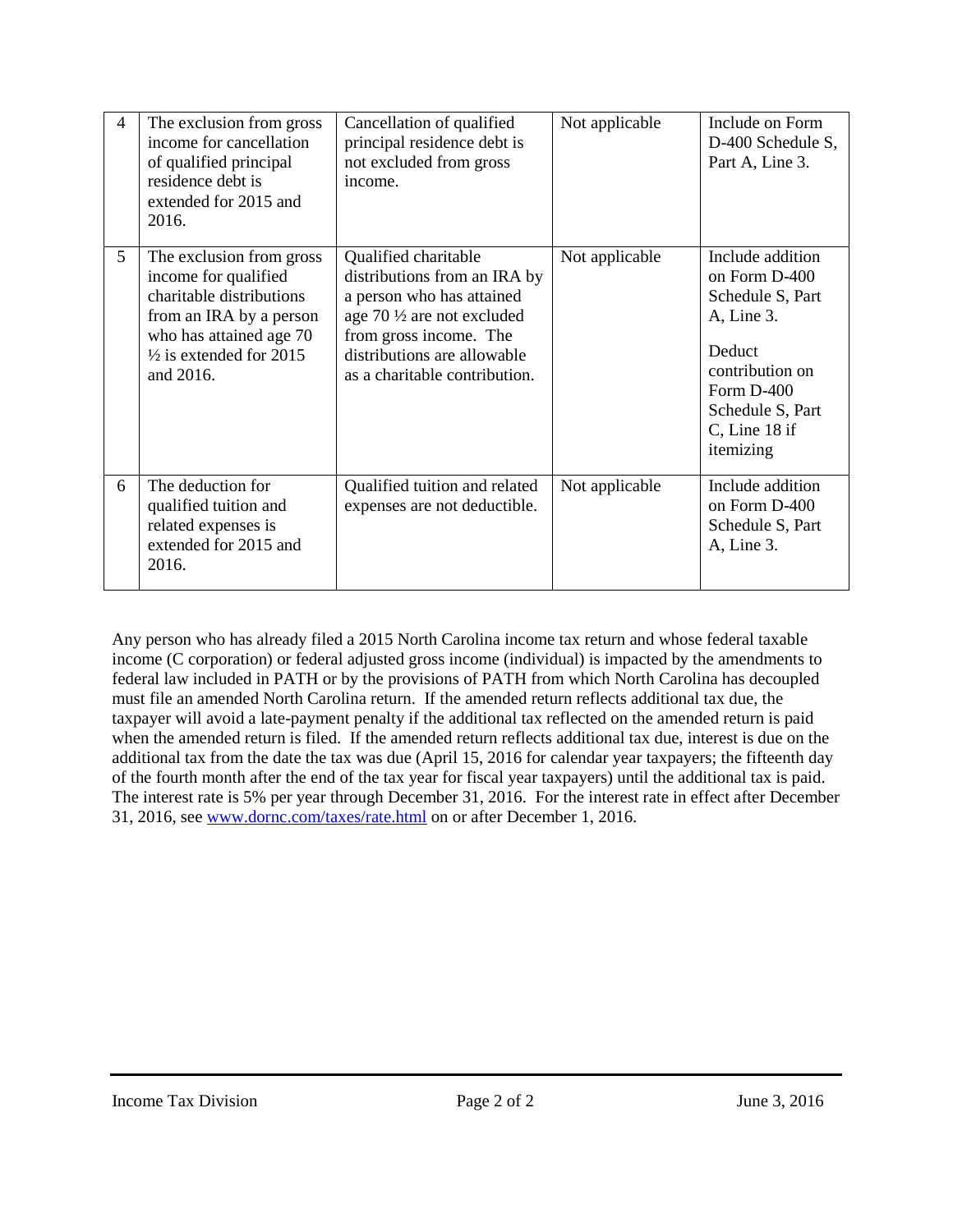

**Instructions for Partnership Income Tax Return D-403A 2015**

North Carolina Department of Revenue

**The references to line numbers and form numbers on federal income tax forms were correct at the time of printing. If they have changed and you are unable to determine the proper line to use, please contact the Department of Revenue. These instructions are to be used as a guide in the preparation of a North Carolina partnership income tax return and are not intended to cover all provisions of the law.**

**A. Who must file Form D-403 -** Every partnership doing business in North Carolina must file a partnership income tax return, Form D-403, for the taxable year if a federal partnership return was required to be filed. (**Exception:** A partnership whose only activity is as an investment partnership is not considered to be doing business in North Carolina. Consequently, an investment partnership is not required to file an income tax return in North Carolina nor pay income tax to North Carolina on behalf of its nonresident partners. Please refer to the Department's website at www.dornc.com/practitioner/ individual/directives/PD-04-2.pdf for more information.) A limited liability company classified as a partnership for federal income tax purposes is also classified as a partnership for State income tax purposes and is required to file a partnership income tax return if a federal partnership return is required to be filed. A partnership which elects to be taxed as a corporation for federal income tax purposes will also be taxed as a corporation for North Carolina income tax purposes. The partnership must file a corporation income tax return, Form CD-405, in lieu of filing Form D-403.

**B. Time and place for filing -** The return of a partnership on a calendar year basis must be filed with the North Carolina Department of Revenue on or before April 15 following the close of the calendar year. However, for tax year 2015, the due date is Monday, April 18, 2016, because April 15 is the Emancipation Day holiday observed in the District of Columbia. If on a fiscal year basis, the return must be filed on or before the 15th day of the fourth month following the close of the fiscal year. A fiscal year return should be filed on a form for the year in which the fiscal year begins. (For example, a 2015 form should be used for a fiscal year beginning in 2015.)

**C. Signature -** The partnership return must be signed by the managing partner. If the return is prepared by a person or firm other than a partner, it must be signed also by the one preparing the return. If the partnership is a limited partnership, the return must be signed by a general partner. The managing partner should provide a telephone number where he may be reached during the day if we need additional information to process the return.

**D. Extensions -** If the partnership return cannot be filed by the due date, the partnership may apply for an automatic 6-month extension of time to file the return. **To receive the extension, the partnership must file Form D-410P, Application for Extension for Filing Partnership, Estate, or Trust Tax Return, by the original due date of the return.**

A partnership is not required to send a payment of tax it estimates as due to receive the extension; however, it will benefit the partnership to pay as much as it can with the extension request. An extension of time for filing the partnership return does not extend the time for paying the tax due. A partnership may file the return at any time within the extension period but it must be filed on or before the end of the extension period to avoid the late filing penalty.

**E. Penalties -** If a partnership return on which tax is due is not filed by the due date, the partnership will have to pay a penalty of 5

percent of the tax for each month, or part of a month, the return is late. The maximum penalty is 25 percent of the unpaid tax. Returns filed after April 15 without a valid extension are subject to a late payment penalty of 10 percent of the unpaid tax. If a partnership has an extension of time for filing its return, the 10 percent late payment penalty will apply on the remaining balance due if the tax paid by the due date of the return is less than 90 percent of the total amount of tax due. If the 90 percent rule is met, any remaining balance due must be paid with the partnership return on or before the expiration of the extension period to avoid the late payment penalty. In addition, penalties are provided by law for willful failure to file a return on time and for willful attempt to evade or defeat the tax.

**F. Manager's Responsibility -** In a partnership having one or more nonresident partners, the managing partner is responsible for reporting the share of the income of nonresident partners and is required to compute and pay the tax due for each nonresident partner. If the nonresident partner is a corporation, partnership, trust or estate, the managing partner is not required to pay the tax on that partner's share of the partnership income provided the partner files Form NC-NPA, Nonresident Partner Affirmation. Form NC-NPA affirms that the partner will pay the tax with its corporation, partnership, trust or estate income tax return. (**Note:** This provision does not extend to grantor trusts because no tax is paid on grantor trust returns.) In such cases, a copy of NC-NPA must be attached to the partnership return when it is filed. **Important:** A nonresident partner that is an individual cannot file Form NC-NPA and the managing partner is required to compute and pay the tax due for all nonresident partners that are individuals. A nonresident individual partner is not required to file a North Carolina income tax return when the only income from North Carolina sources is the nonresident's share of income from a partnership doing business in North Carolina, and the manager of the partnership pays the tax due for the nonresident partner. Payment of the tax due by the managing partner on behalf of corporations, partnerships, trusts or estates that are partners does not relieve the partner from filing a North Carolina tax return. Credit for the tax paid by the managing partner may be claimed on the partner's income tax return. The manager is authorized by statute to withhold the tax due from each nonresident partner's share of the partnership income. **Note:** If a nonresident partner is a tax-exempt organization as described in Section 501 of the Internal Revenue Code, the managing partner is not required to pay the tax unless the partnership income is from a business enterprise not related to the organization's tax-exempt purpose. Also, the managing partner is not required to pay the tax for nonresident partners who serve as investment vehicles for investing in IRAs and other qualified retirement plans.

**Publicly Traded Partnerships -** Effective for taxable years beginning on or after January 1, 2008, a publicly traded partnership that is described in section 7704(c) of the Code is exempt from the payment and filing requirements under G.S. 105-154(c) and (d). The filing requirement is limited to partners whose distributive share of the partnership's net income during the tax year was more than five hundred dollars (\$500.00) and the payment requirements do not apply.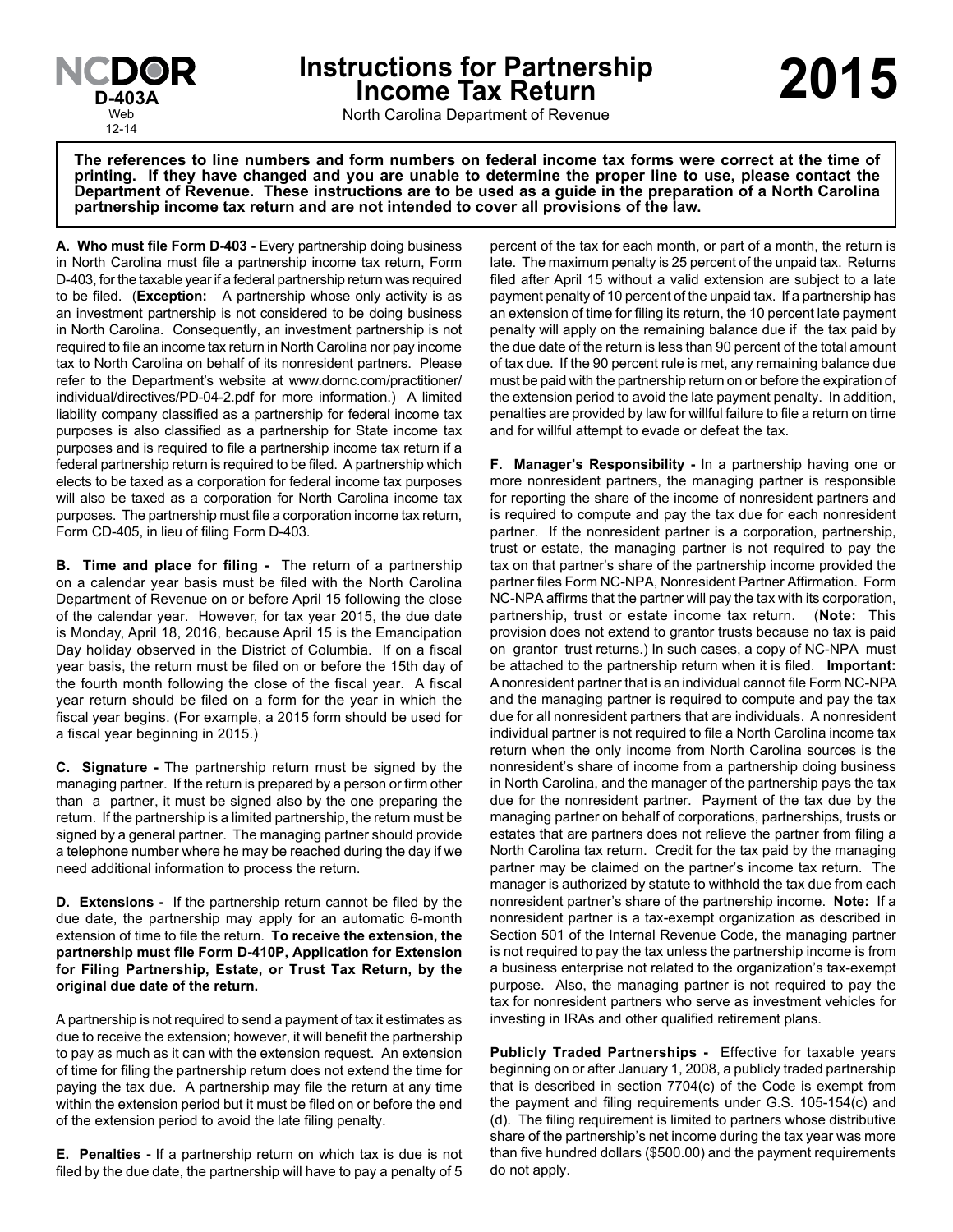**G. Estimated income tax -** A partnership is not required to make estimated income tax payments; however, if the partnership makes any prepayments of tax, include the prepayment on Line 14. A resident individual partner who meets the statutory requirements must file estimated tax on Form NC-40. (See Individual Income Tax Instructions for Form D-400 for information on the requirements for paying estimated income tax.) A nonresident individual partner is not required to pay estimated tax on his distributive share of partnership income.

**H. Tax Credits -** All tax credits allowed to individuals are allowed to partnerships except the tax credit for income taxes paid to other states and the tax credit for children.

A partnership may pass through to each of its partners the partner's distributive share of an income tax credit for which the partnership qualifies. Any dollar limit on the amount of a tax credit applies to the partnership as a whole instead of to the individual partners. Maximum dollar limits and other limitations that apply in determining the amount of tax credit available to a taxpayer apply to the same extent in determining the amount of tax credit for which a partnership qualifies, with one exception. The exception is a limitation that the tax credit cannot exceed the tax liability of the taxpayer.

If there are nonresident partners whose share of tax is being paid by the manager of the partnership, and the partnership claims a tax credit, complete Form D-403TC, Partnership Tax Credit Summary, and include the form with the partnership return. Attach a separate schedule showing the computation of any tax credits and the allocation of the credits among the partners. If claiming any credit that is limited to 50 percent of the partnership's tax, less the sum of all other credits claimed, complete Form NC-478 and attach it to the front of the partnership return. The partnership must provide sufficient information about the tax credits to allow the partner to complete the Form NC-478 series.

**I. Attachments -** Attachments may be used in preparing the partnership return. Attachments may not be used as a substitute for completing the partnership return. Do not enter "See Attached" instead of completing the applicable spaces on the return. The attachments must contain all required information, follow the format of the official schedules, and must be attached in the same sequence as the schedules appear on the partnership return. List the partnership's federal identification number on each attachment.

**J. Specific instructions for Schedule NC K-1 -** Schedule NC K-1 is used by the partnership to report each partner's share of the partnership's income, adjustments, tax credits, etc. The NC K-1 must reflect the net tax paid by the partnership. Prepare and give a Schedule NC K-1 to each person who was a partner in the partnership at any time during the year. Schedule NC K-1 must be provided to each partner on or before the day on which the partnership return is required to be filed. When reporting the distributive share of tax credits, provide a list of the amount and type of tax credits. Any amount reported as tax paid by the manager of the partnership should include amounts paid with extension and by other partnerships, if applicable.

### **Part 1 - Computation of Income Tax Due or Refund**

### **Line Instructions**

Line 1 - Enter on Line 1 the total income or loss from Schedule K, Federal Form 1065. The total income or loss is the combined total of lines 1 through 11 of Schedule K.

Line 2 - Enter the amount of salaries, interest, or other "guaranteed" payments" made to a partner for services or for the use of capital. Salaries to partners and retirement payments to partners who are not active are treated as part of a partner's distributive share of ordinary income and must be apportioned or allocated to North Carolina on the same basis as other partnership distributive income.

**Line 4 -** The following additions to income are required in calculating North Carolina partnership income to the extent the additions are not included in income. Complete Part 4, Lines 1 through 4 and enter the total additions on Part 1, Line 4. Allocate the total additions on Line 4 to the individual partners in Part 3, Line 6.

# **Additions to income:**

- (1) Interest on bonds and other obligations of states and political subdivisions other than North Carolina, if not included in income
- (2) Any state, local, or foreign income taxes deducted on the federal partnership return
- (3) Other additions to income

**Line 6 -** The following deductions from income are required in calculating North Carolina partnership income to the extent the deductions are included in income. The total deductions from Part 4, Line 9 should be entered on Part 1, Line 6 and allocated to the individual partners in Part 3, Line 7.

# **Deductions from income:**

- (1) Interest from obligations of the United States or United States' possessions
- (2) State, local, or foreign income tax refunds included on the federal partnership return
- (3) North Carolina law did not adopt the 50 percent bonus depreciation provisions in IRC sections 168(k) or 168(n) for tax year 2010. Similarly, North Carolina did not adopt the provisions of the Small Business Jobs Act of 2010 which extended the 50 percent bonus depreciation through 2011 or the Tax Relief Act of 2010 which doubled and extended bonus depreciation from 50 percent to 100 percent for qualified property acquired and placed in service after September 8, 2010, and before January 1, 2012. In addition, North Carolina did not adopt the provisions of the Tax Relief Act which makes 50 percent bonus depreciation available for qualified property placed in service after December 31, 2011, and before January 1, 2013. Certain long-lived property and transportation property is eligible for 100 percent expensing if placed in service before January 1, 2013. The Tax Increase Prevention Act of 2014 extended the 50 percent bonus depreciation for property placed in service in 2014. North Carolina did not adopt the bonus depreciation provisions under IRC sections 168(k) or 168(n). Any amount added to income on the 2010, 2011, 2012, 2013, and 2014 State partnership returns may be deducted in five equal installments beginning with the 2011, 2012, 2013, 2014, and 2015 State partnership returns, respectively. Therefore, enter 20 percent of the bonus depreciation added back on the 2010, 2011, 2012, 2013, and 2014 State partnership returns.
- (4) Other deductions from income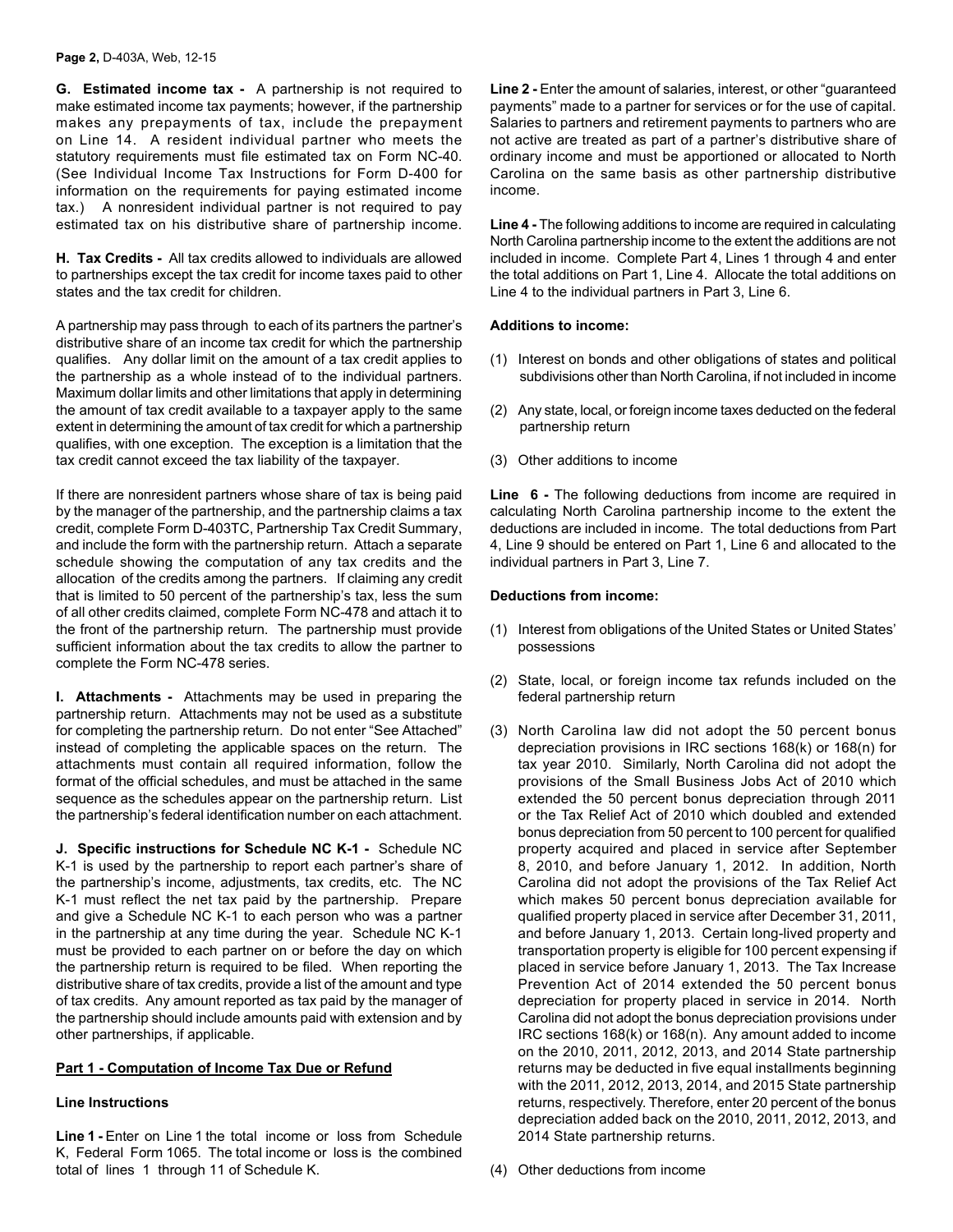**Line 8 -** Nonapportionable Net Distributive Partnership Income – When a partnership has income from sources within North Carolina as well as sources outside North Carolina a determination of apportionable and nonapportionable income must be made. If the partnership's business is both within and outside of North Carolina, complete Part 5, Nonapportionable Net Distributive Partnership Income on Page 4 and enter the total amount of nonapportionable income on Line 8. If the amount on Line 8 is negative, enter the amount and fill in the circle located next to Line 8 to indicate the amount is negative.

**Line 9 -** Apportionable Net Distributive Partnership Income – All income apportionable under the U.S. Constitution is apportioned to North Carolina and to other states based on the apportionment factor. Subtract Line 8 from Line 7 and enter the amount on Line 9. If the amount on Line 9 is negative, enter the amount and fill in the circle located next to Line 9 to indicate the amount is negative.

**Line 10 -** Nonapportionable Net Distributive Partnership Income Allocated to North Carolina – Complete Part 5, Nonapportionable Net Distributive Partnership Income on Page 4. Enter on Line 10 the amount of nonapportionable income allocated directly to this State. If the amount on Line 10 is negative, enter the amount and fill in the circle located next to Line 10 to indicate the amount is negative.

**Line 11 -** Complete Parts 2 and 3 to determine the tax for nonresident partners.

**Line 12 -** Enter the total tax credits allocated to nonresident partners.

**Line 13 -** Enter the net tax due for nonresident partners.

**Line 14 -** If Form D-410P was filed to request an extension of time to file the partnership return, enter any tax paid with the extension form. Also, enter any other prepayments of tax that were made prior to filing this partnership return. If filing an amended return, include on Line 14 any amount paid with the original partnership return.

**Line 15 -** If tax was paid by other partnerships or by S corporations, enter the amount paid. Include with the return a copy of the information furnished by the partnership(s) or S corporation(s) to verify the amount claimed.

**Line 16 -** North Carolina income tax is required to be withheld from the compensation paid to a nonresident partnership or limited liability company for services performed in North Carolina in connection with a performance, an entertainment or athletic event, a speech, or the creation of a film, radio, or television program. Include only the portion of tax withheld that is attributable to nonresident partners on whose behalf the managing partner is required to pay the tax. Attach Form NC-1099PS to the front of the return to verify the North Carolina income tax withheld.

**Line 20 -** Add Lines 18 and 19c to determine the total due for nonresident partners. The manager of the partnership must pay this amount with the return. The tax may be paid by check or money order payable in U.S. dollars to the North Carolina Department of Revenue. **Important:** The Department will not accept a check, money order, or cashier's check unless it is drawn on a U.S. (domestic) bank and the funds are payable in U.S. dollars.

**Line 21 -** If total payments on Line 17 exceed the net tax due for nonresident partners on Line 13, subtract and enter the amount to be refunded.

#### **Part 2A - Apportionment Percentage For Partnerships Having One or More Nonresident Partners and Operating in North Carolina and in One or More Other States**

(See S Corporation Tax Return Instructions for more detailed information on the Apportionment Percentage.)

#### **Method to be Used in Apportioning Partnership Income:**

A partnership with one or more nonresident partners whose business activities in North Carolina are unified and integrated with its business activities in other states is required to apportion its partnership income to North Carolina by multiplying the income by a fraction, the numerator of which is the property factor plus the payroll factor plus twice the sales factor, and the denominator of which is four. If the sales factor does not exist, the denominator is the number of existing factors. If the sales factor exists, but the payroll or the property factor does not exist, the denominator is the number of existing factors plus one.

**Property Factor:** The property factor is the percentage determined by dividing the average value of the partnership's real and tangible personal property owned or rented and used in this State during the year by the average value of all of the partnership's real and tangible personal property owned or rented and used during the year. With respect to rentals, assign values for property rented by the partnership at 8 times the net annual rental rate. The net annual rental rate is the annual rental rate paid less any annual rental rate received by the partnership from subrentals.

**Payroll Factor:** The payroll factor is the percentage determined by dividing the total compensation paid by the partnership in this State during the income year by the total compensation paid everywhere during the income year.

**Sales Factor:** The sales factor is determined by dividing the total sales of the partnership in this State during the income year by the total sales of the partnership everywhere during the income year. For purposes of the formula used for apportioning partnership income to North Carolina, the sales factor is doubled.

### **Part 2B – Partnerships Apportioning Income to N.C. and to Other States Using Single Sales Factor**

Special apportionment provisions apply to partnerships that would meet the definition of "excluded corporation" or the definition of "capital intensive corporation" in G.S. 105-130.4 if they were corporations and certain public utilities treated as partnerships. These partnerships must apportion North Carolina income tax using the sales factor alone. For any partnership engaged in business as a building or construction contractor, a securities dealer, a loan company or for a partnership which receives more than 50 percent of its ordinary gross income from investments in and/or dealing in intangible property, the partnership's income shall be apportioned by the use of only the sales factor. The Department refers to the North American Industry Classification System (NAICS) as a means of determining whether a taxpayer's business operations require the corporation to utilize North Carolina's special apportionment provisions.

# **Part 2C - Special Apportionment**

Special apportionment provisions apply to certain types of partnerships such as telephone companies, motor carriers, and railroad companies. G.S. 105-130.4 should be consulted for definitions and specific allocation requirements.